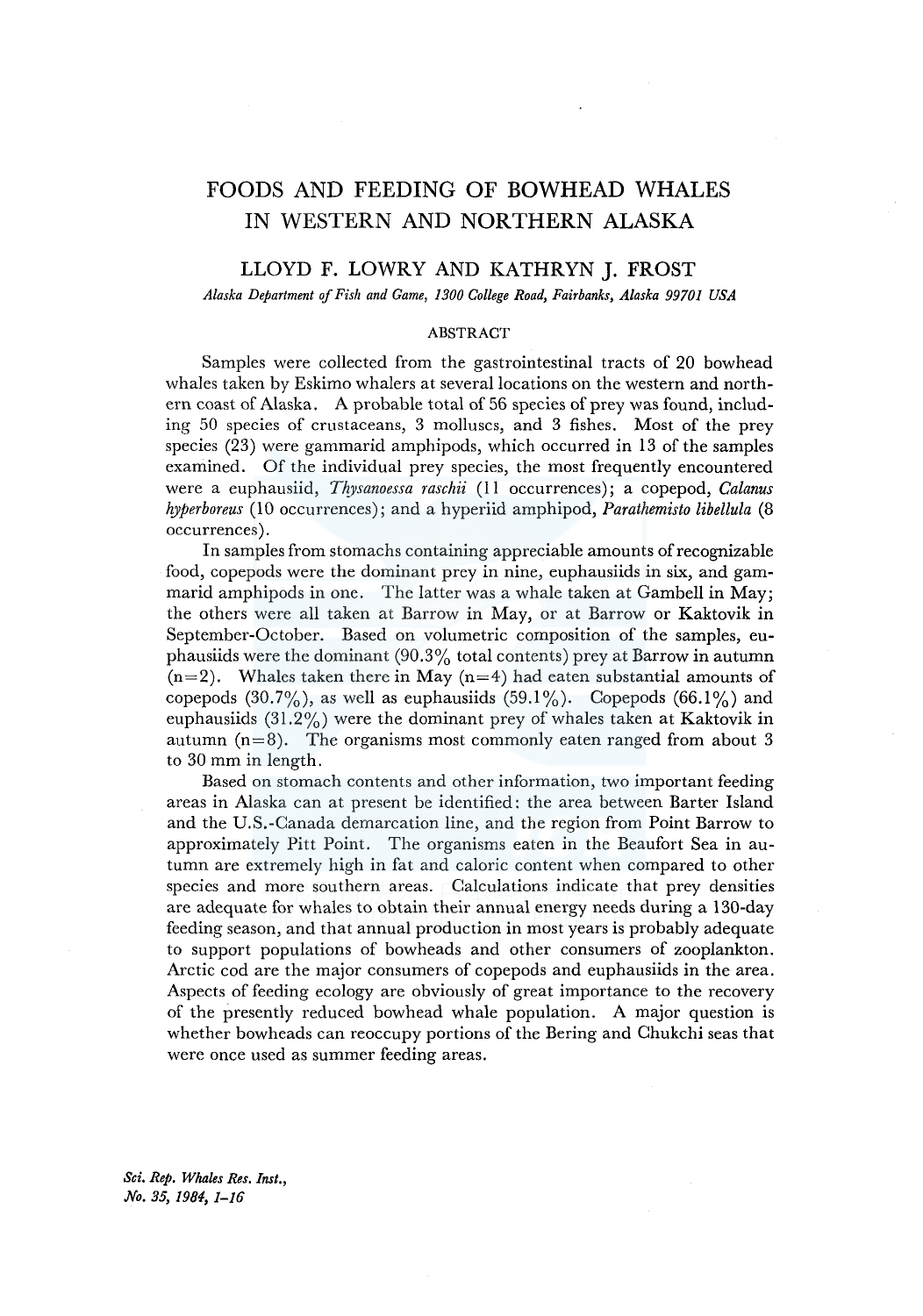# INTRODUCTION

Bowhead whales, *Balaena mysticetus*, make extensive annual migrations from wintering areas in the Bering Sea to summering grounds in Amundsen Gulf and the Beaufort and Chukchi seas (Braham *et al.* 1982). It has generally been assumed that bowheads, like other mysticete cetaceans, feed principally during the summer, and that their migration therefore is undertaken in order to reach preferred feeding areas. However, aspects of the feeding biology of bowheads are very poorly known.

The foods of most species of baleen whales are well documented since they have been the objects of commercial harvests in the 19th and 20th centuries and the contents of stomachs of harvested whales have been carefully examined (e.g., Nemoto 1957, Tomilin 1957). Bowheads were also extensively harvested by commercial whalers in the late 1800's and early 1900's. However, since they usually were processed only for baleen and sometimes for oil, the contents of stomachs were rarely, if ever, examined. Tomilin (1957) concluded based on indirect evidence that copepods *(Calanus finmarchicus)* and pteropods *(Limacina helicina)* were major food items. MacGinitie (1955) in a report based on work done at Point Barrow indicated that bowheads ate euphausiids, mysids, pteropods, and copepods. Johnson *et al.* (1966) examined the stomachs of two bowheads taken at Point Hope in April 1960 and May 1961. One stomach was empty; in the other, they found fragments of polychaetes, crabs, snails, crustaceans, and echinoderms. Mitchell (1975) stated that bowheads eat principally small and medium-sized zooplankton but sometimes also eat benthic organisms such as amphipods and mysids.

Since 1976 we have obtained and examined samples of the stomach contents of bowhead whales taken by Eskimo whalers at several locations on the western and northern coasts of Alaska. Those samples were collected for us through the cooperation of the Alaska Eskimo Whaling Commission and the National Marine Fisheries Service. Results of our analyses of the samples have been in part reported (Lowry *et al.* 1978, Lowry and Burns 1980). In this paper we will report and summarize all our observations on stomach contents of bowheads, examine the importance of various prey species in their diet, identify major feeding areas in Alaskan waters, and discuss the overall feeding strategy of bowheads in the western Arctic.

### METHODS

Samples of bowhead whale foods were collected for us by a number of different persons. All samples were from the gastrointestinal tracts, usually the forestomachs, of whales taken by Eskimo subsistence hunters and were generally obtained within a few hours of the time the whales were killed and landed. The samples which we obtained were usually preserved in buffered 10% formalin and ranged in volume from a few mL to over 2L. The total volume of food present in the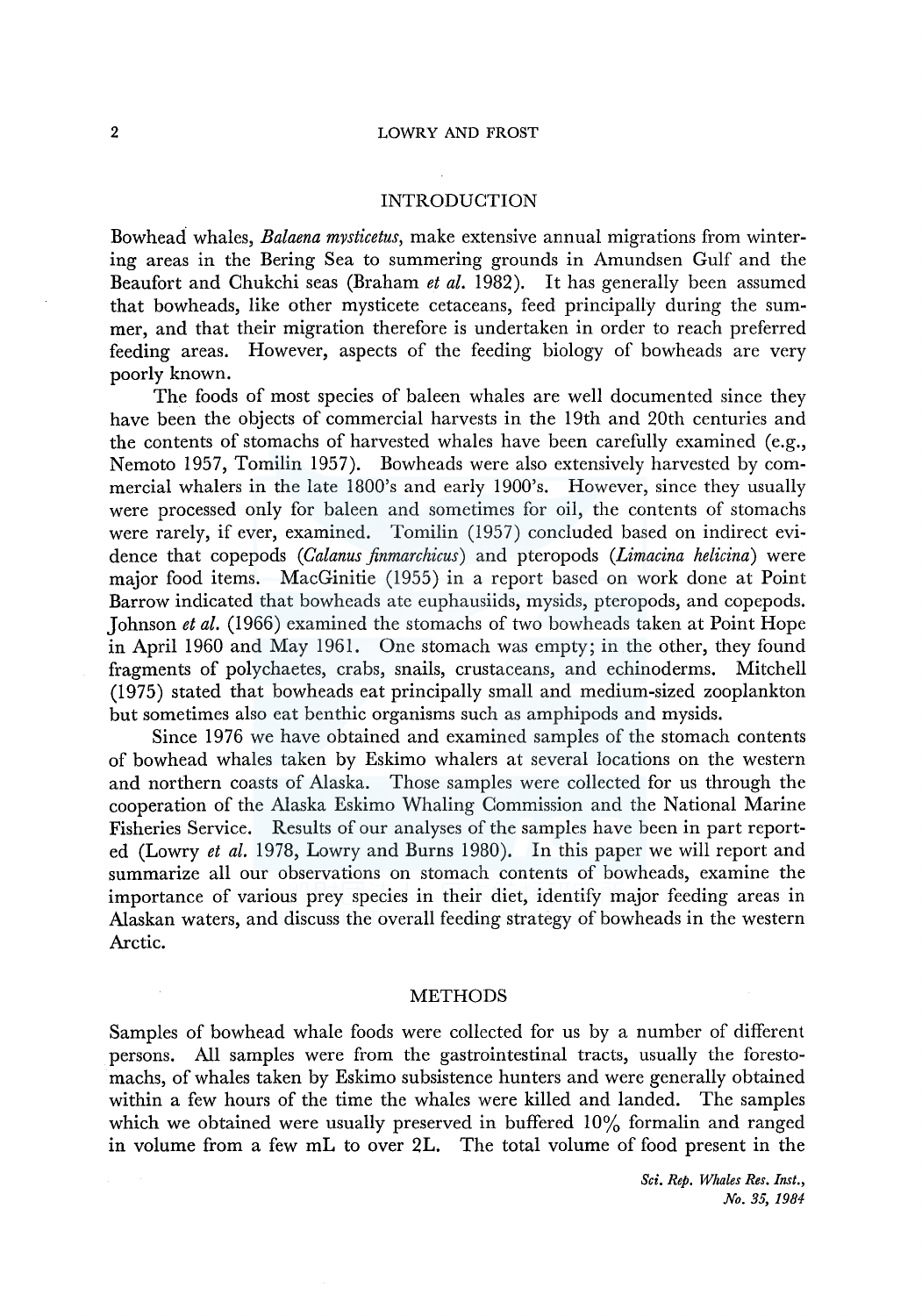stomach of each whale was usually estimated and recorded in the field.

In the laboratory, samples were drained and gently washed on a 1.00-mm mesh sieve. Food material was then sorted macroscopically into major taxonomic groups, and the water displacement volume of each group was determined. The organisms in each group were examined microscopically when necessary and identified to species if possible. Identifications were made using appropriate keys and reference specimens in collections at the Alaska Department of Fish and Game and the University of Alaska. The number of individuals and total volume of each prey species were determined, and lengths of representative specimens were measured. In the case of abundant, small organisms such as copepods, the volume and number of the various species were estimated from subsamples.

# RESULTS

We examined samples of prey items from the gastrointestinal tracts of 20 bowhead whales. With three probable exceptions, all were collected from stomach contents. Seven of the samples were from whales taken near Point Barrow, nine from whales taken near Kaktovik, two from Point Hope, and one each from Shaktoolik and Gambell (Table 1). All of the samples from Kaktovik and two of those from Barrow were from whales taken in the autumn (September or October); all of the others were from whales taken in the spring (May).

| Specimen<br>number | Location      | Date of<br>kill | Sex    | Total length<br>(m) | Comments                                |
|--------------------|---------------|-----------------|--------|---------------------|-----------------------------------------|
| 76-B-6F            | <b>Barrow</b> | 10 Sep 76       | female | 16.0                | reported to be an ingutuk               |
| 76-B-7F            | Barrow        | 20 Sep 76       | female | 14.3                |                                         |
| 77-B-5             | Barrow        | 5 May 77        | male   | 10.6                | killed at 1600 hrs local time           |
| 79-B-3             | Barrow        | 27 May 79       | male   | 8.3                 | sample from colon                       |
| $80 - B - 3$       | Barrow        | 25 May 80       | male   | 8.5                 | killed at 0630 hrs local time           |
| $80 - B - 5$       | Barrow        | 25 May 80       | male   | 10.4                | killed at 0616 hrs local time           |
| $80 - B - 9$       | Barrow        | 27 May 80       | female | 13.7                | killed at 1800 hrs local time           |
| 79-KK-1            | Kaktovik      | 20 Sep 79       | male   | 12.7                | recovered on 22 September               |
| 79-KK-2            | Kaktovik      | 6 Oct 79        | female | 10.5                |                                         |
| 79-KK-3            | Kaktovik      | 8 Oct 79        | male   | 10.3                |                                         |
| 79-KK-4            | Kaktovik      | 10 Oct 79       | male   | 10.6                |                                         |
| 79-KK-5            | Kaktovik      | 11 Oct 79       | male   | 10.6                | killed at 1740 hrs local time           |
| 80-KK-1            | Kaktovik      | 14 Sep 80       | male   | $9.1 - 10.7$        | sample probably from small<br>intestine |
| 81-KK-1            | Kaktovik      | 8 Sep 81        | female | 17.4                | killed at 1430 hrs local time           |
| 81-KK-2            | Kaktovik      | $11$ Sep $81$   | male   | 14.0                | killed at 1700 hrs local time           |
| 82-KK-1            | Kaktovik      | 23 Sep 82       | male   | 16.0                | killed at 2100 hrs local time           |
| 78-H-2             | Point Hope    | 4 May 78        | male   | 9.7                 |                                         |
| 79-H-3             | Point Hope    | 6 May 79        | male   | 9.1                 |                                         |
| $80-SH-1$          | Shaktoolik    | 9 May 80        | male   | 10.1                | sample from colon                       |
| $82 - G - 2$       | Gambell       | 1 May 82        | female | 8.8                 | killed at 1533 hrs local time           |

TABLE 1. BOWHEAD WHALE SPECIMENS FROM WHICH SAMPLES OF PREY ITEMS WERE OBTAINED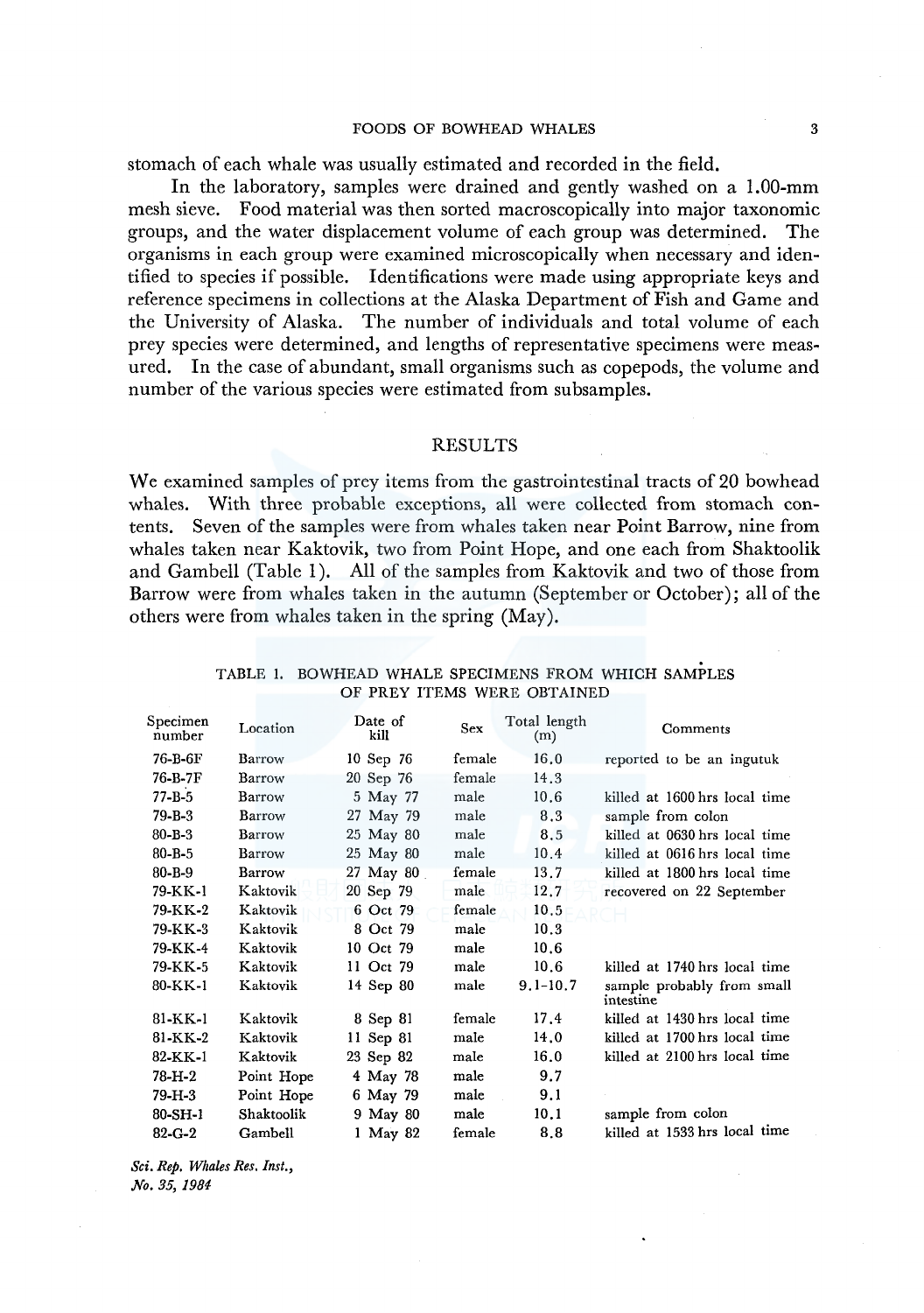Depending on the state of digestion of the samples, it was more or less difficult to determine the specific identity of the prey. Some prey could be identified only to phylum, family, or genus when only fragments occurred in the samples. Small, fragile organisms such as copepods were difficult to identify to species except in comparatively fresh stomach contents. Larger, more durable organisms such as amphipods and molluscs could generally be identified in mostly digested stomach or intestinal samples. The presence of euphausiids was easy to detect due to the persistent and characteristic nature of the eyes which detach from the body during digestion. Entirely soft-bodied animals such as coelenterates, salps, chaetognaths, and pteropods may not have been detected in some samples examined, although they would have been readily observed in those which were in fresh condition.

Eliminating those organisms which could not be identified to species but which probably represented species found in other samples (e.g., *Calanus* sp., *Gammarus* sp., Family Lysianassidae, and Family Crangonidae ), a probable total of 56 prey species was found in the 20 whales containing identifiable food remains (Table 2). With the exception of three species each of molluscs and fishes, all identified prey were crustaceans. The distribution of prey species among the major groups of crustaceans was: gammarid amphipods-23; copepods-10; hyperiid amphipods-5; shrimps-3; euphausiids, mysids, and crabs-2 each; and isopods, cumaceans, and ostracods-1 each. The number of times each of the major prey groups occurred in the samples was: gammarid amphipods-13; copepods-12; euphausiids and hyperiid amphipods—11 each; mysids and shrimps—6 each; fishes--5; molluscs--4; crabs and cumaceans--2 each; and isopods and ostracods--1 each. Of the individual prey species, the most frequently encountered were *Thysanoessa raschii* (11 occurrences), *Calanus hyperboreus* (10 occurrences), and *Parathemisto libellula* (8 occurrences). All the remaining prey species occurred in fewer than five stomachs, while 41 species occurred in only one or two samples. Pebbles, generally less than 1 cm in size, occurred in six samples.

Copepods or euphausiids were the dominant component of all except five of the samples we examined (Table 2). Two of those were from colons and contained shrimp fragments and small clams. Two others contained a single amphipod and a single snail. The fifth contained gammarid amphipods, cumaceans, and other benthic organisms. In the other 15 samples, euphausiids were the major food in six, and copepods were dominant in nine. In most of the samples, either *Thysanoessa raschii* or *Calanus hyperboreus* was the dominant prey species. At Barrow, *T. raschii* was the dominant prey in both whales taken in September, while in samples from spring *T. raschii* and copepods *(Calanus hyperboreus, Euchaeta glacialis,* and *Metridea longa)* each predominated in two. In samples from whales at Kaktovik, all of which were taken in late September and early October, copepods (principally *C. hyperboreus)* were dominant in seven and *T. raschii* in two.

Eliminating the samples obtained from small intestines or colons and those from stomachs which contained only a single food item, food remains were found in the stomachs of 15 whales. One of those (82-G-2) was a whale taken in the Bering Sea near Gambell on 1 May 1982. The stomach of that whale was recorded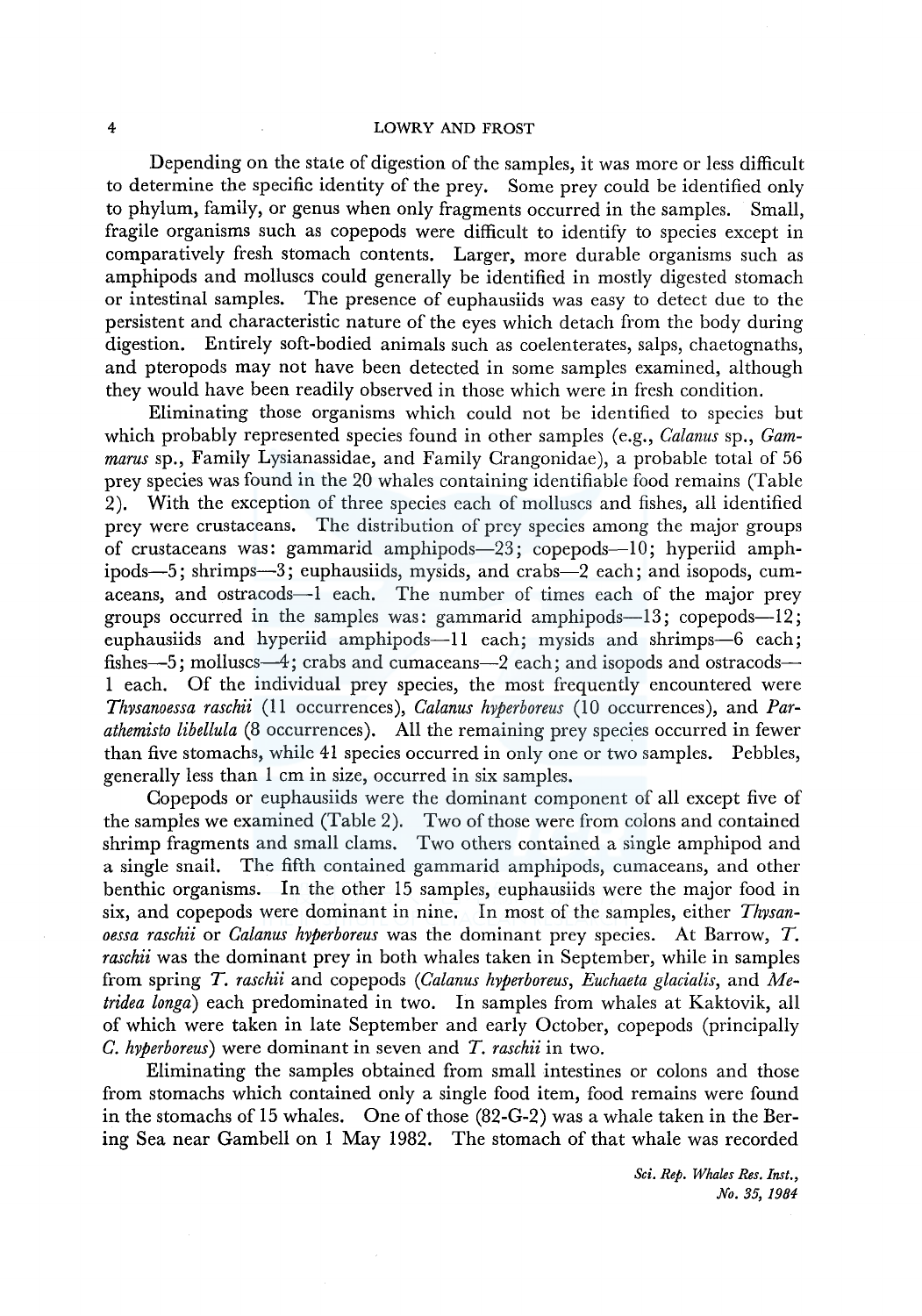

Sci. Rep. Whales Res. Inst., No. 35, 1984

5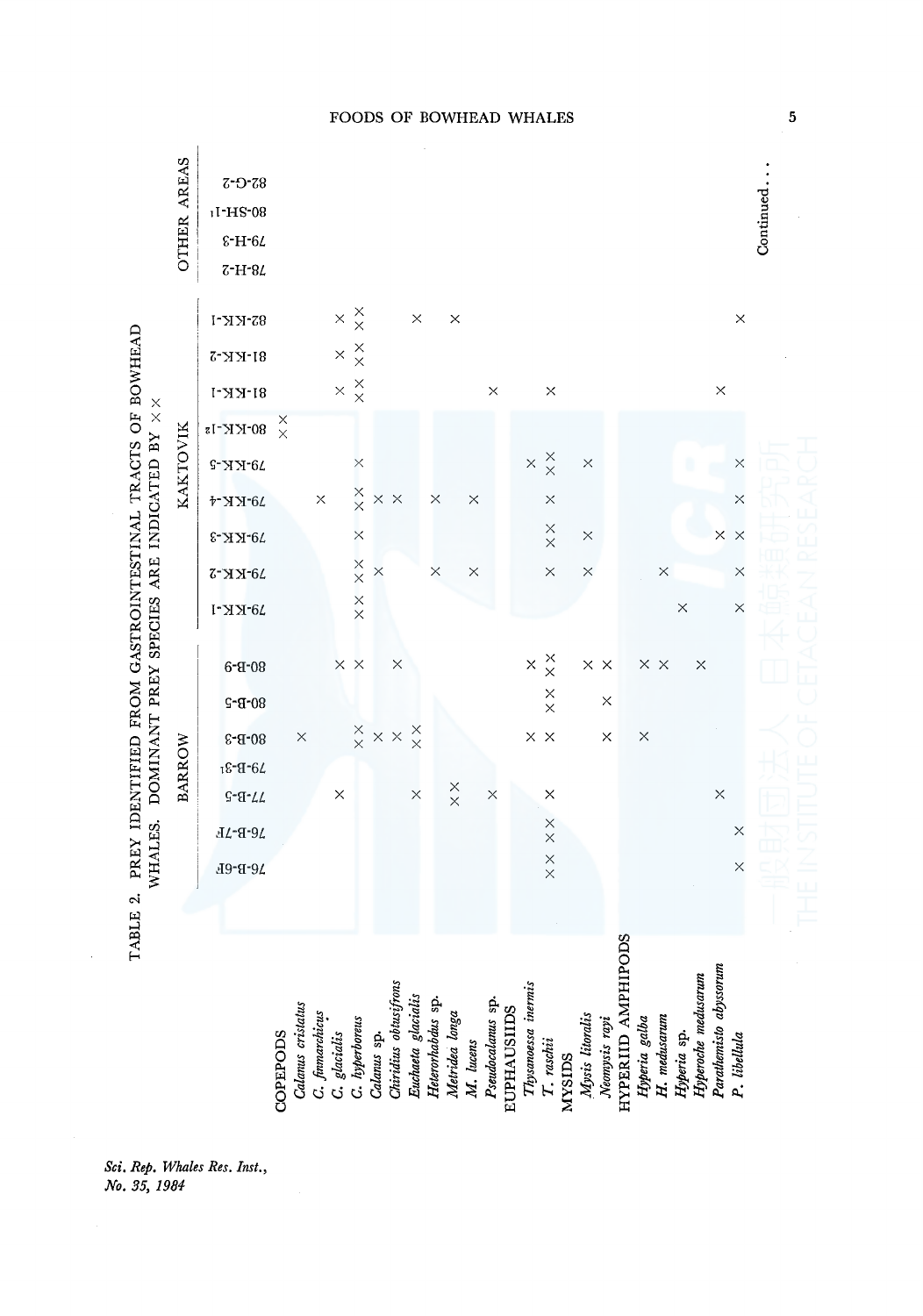$\overline{6}$ 

LOWRY AND FROST

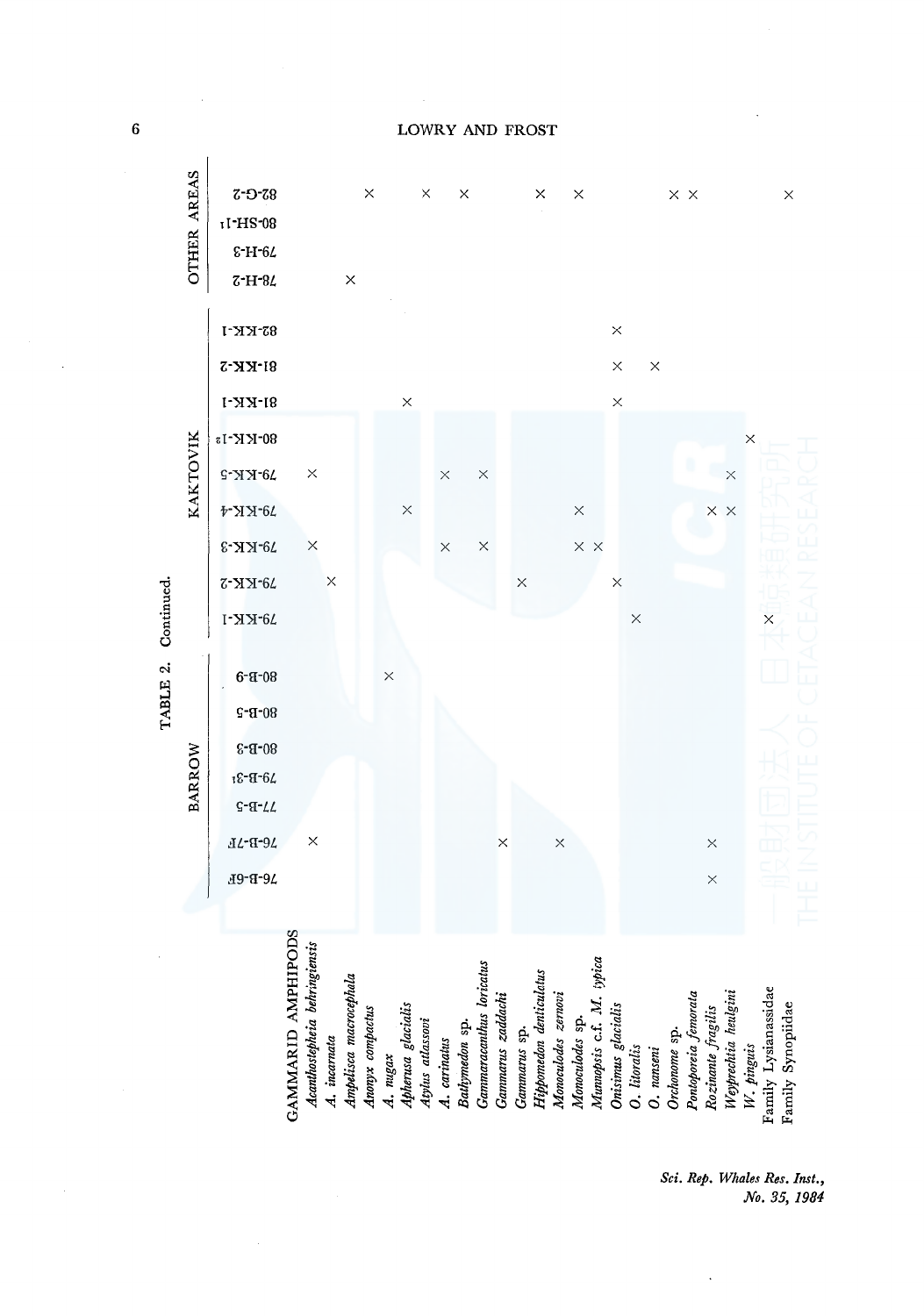

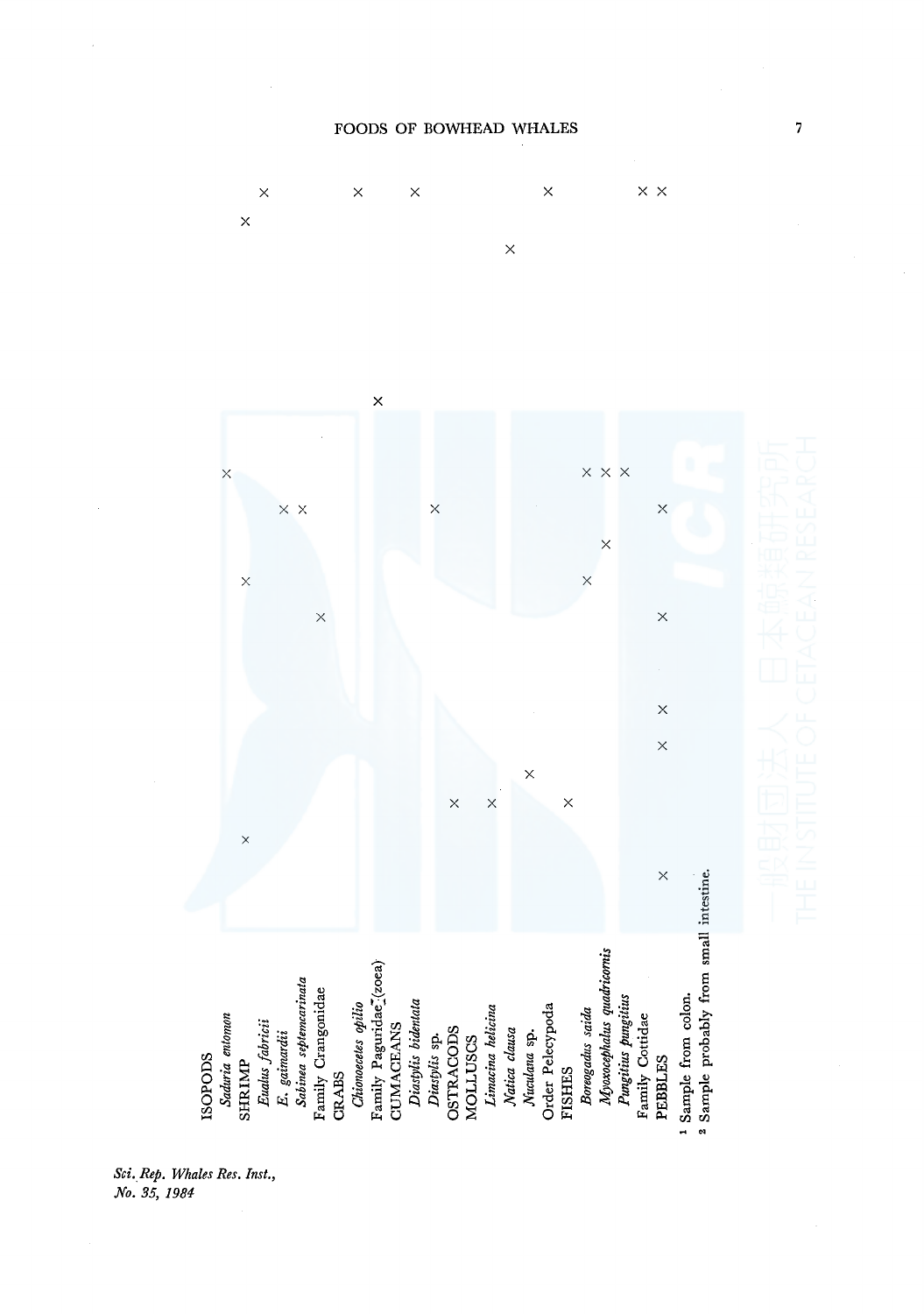as full and contained an estimated 30L of food. Based on the sample we examined, the prey was composed of 92% gammarid amphipods,  $7\%$  cumaceans, and  $1\%$ other benthic organisms. Four small pebbles also occurred in the sample.

The quantitative composition of stomach contents samples from the remaining 14 whales is shown in Tables 3 and 4. Euphausiids dominated in the stomach contents of whales taken at Barrow in the autumn. Whales taken at Barrow in the spring contained principally euphausiids and copepods in variable proportions, with substantial amounts of mysids in three. Total quantities of food in whales taken during spring were very small. In whales taken in the autumn at Kaktovik,

|                                                |                 | <b>AUTUMN 1976</b>       |                               |                                               | <b>SPRING 1977 AND 1980</b>     |              |              |                    |  |
|------------------------------------------------|-----------------|--------------------------|-------------------------------|-----------------------------------------------|---------------------------------|--------------|--------------|--------------------|--|
| Prey type                                      |                 | Whale specimen<br>number |                               | Overall<br>Whale specimen number<br>mean $\%$ | Overall<br>mean $\%$<br>of con- |              |              |                    |  |
|                                                | 76-B-6F 76-B-7F |                          | of con-<br>tents <sup>1</sup> | $77 - B - 5$                                  | $80 - B - 3$                    | $80 - B - 5$ | $80 - B - 9$ | tents <sup>2</sup> |  |
| Copepod                                        |                 |                          |                               | 97.0                                          | 24.2                            |              | 1.4          | 30.7               |  |
| Euphausiid                                     | 97.1            | 86.7                     | 90.3                          | 1.0                                           | 48.5                            | 95.4         | 91.6         | 59.1               |  |
| Mysid                                          |                 |                          |                               |                                               | 15.2                            | 3.8          | 5.4          | 6.1                |  |
| Hyperiid amphipod                              | 2.3             | 3.0                      | 2.7                           | ${<}0.1$                                      | 3.0                             |              | 1.0          | 1.0                |  |
| Gammarid amphipod                              | 0.6             | 10.3                     | 6.9                           |                                               |                                 |              | 0.6          | 0,2                |  |
| Other invertebrate                             |                 | ${<}0.1$                 | ${<}0.1$                      | 2.0                                           |                                 |              |              | 0.5                |  |
| Sample volume (ml)                             | 17.5            | 33.0                     |                               | 20.0                                          | 3.3                             | 73.4         | 139.7        |                    |  |
| Estimated total volume<br>of contents (liters) | unknown         | 109                      |                               | unknown                                       | "a few<br>inverte-<br>brates"   |              | 2            |                    |  |

# TABLE 3. QUANTITATIVE DATA(% OF TOTAL SAMPLE VOLUME) ON STOMACH CONTENTS OF BOWHEAD WHALES TAKEN AT BARROW

1 Calculated as the percent of combined total volume in the two samples.

2 Calculated as the average of the percent of total volume in each of the samples.

|                                                   |               |               |               |               | Whale specimen number         |                 |                 |                          | Overall                                    |
|---------------------------------------------------|---------------|---------------|---------------|---------------|-------------------------------|-----------------|-----------------|--------------------------|--------------------------------------------|
| Prey type                                         | 79-<br>$KK-1$ | 79-<br>$KK-2$ | 79-<br>$KK-3$ | 79-<br>$KK-4$ | 79-<br>$KK-5$                 | $81-$<br>$KK-1$ | $81-$<br>$KK-2$ | $82 -$<br>$KK-1$         | mean $\%$<br>of con-<br>tents <sup>1</sup> |
| Copepod                                           | 99.7          | 99.0          | 23.4          | 88.3          | < 0.1                         | 99.0            | 99.0            | 98.7                     | 66.1                                       |
| Euphausiid                                        |               | 0.3           | 67.8          | 4.9           | 97.9                          | 0.7             |                 | $- -$                    | 31.2                                       |
| Mysid                                             |               | 0.3           | 7.0           |               | 0.8                           |                 |                 |                          | 1.2                                        |
| Hyperiid amphipod                                 | ${<}0.1$      | 0.1           | 0.5           | 0.4           | $\overbrace{\phantom{aaaaa}}$ | ${<}0.1$        |                 | ${<}0.1$                 | 0.1                                        |
| Gammarid amphipod                                 | 0.1           | 0.1           | 0.3           | 2.4           | 0.1                           | 0.3             | 1.0             | 1.3                      | 0.4                                        |
| Other invertebrate                                | ${<}0.1$      | ${<}0.1$      | 1.11          | 2.3           | 1,1                           | ${<}0.1$        |                 | $\overline{\phantom{0}}$ | 0.5                                        |
| Fish                                              | ${<}0.1$      | 0.1           | 1.0           | 1.7           |                               |                 |                 |                          | 0.3                                        |
| Sample volume (ml)                                | 2406.2        | 545.2         | 399.7         | 131.3         | 357.9                         | 145.5           | 19.2            | 95.2                     |                                            |
| Estimated total<br>volume of contents<br>(liters) | 44            | 18            | 22            | 18            | 36                            | 18              | 3               | "a few"                  |                                            |

### TABLE 4. QUANTITATIVE DATA(% OF TOTAL SAMPLE VOLUME) ON STOMACH CONTENTS OF BOWHEAD WHALES TAKEN AT KAKTOVIK, AUTUMN 1979-1982

1 Calculated based on the volume and percent composition of each sample and the estimated total contents volume of stomachs from which samples were taken.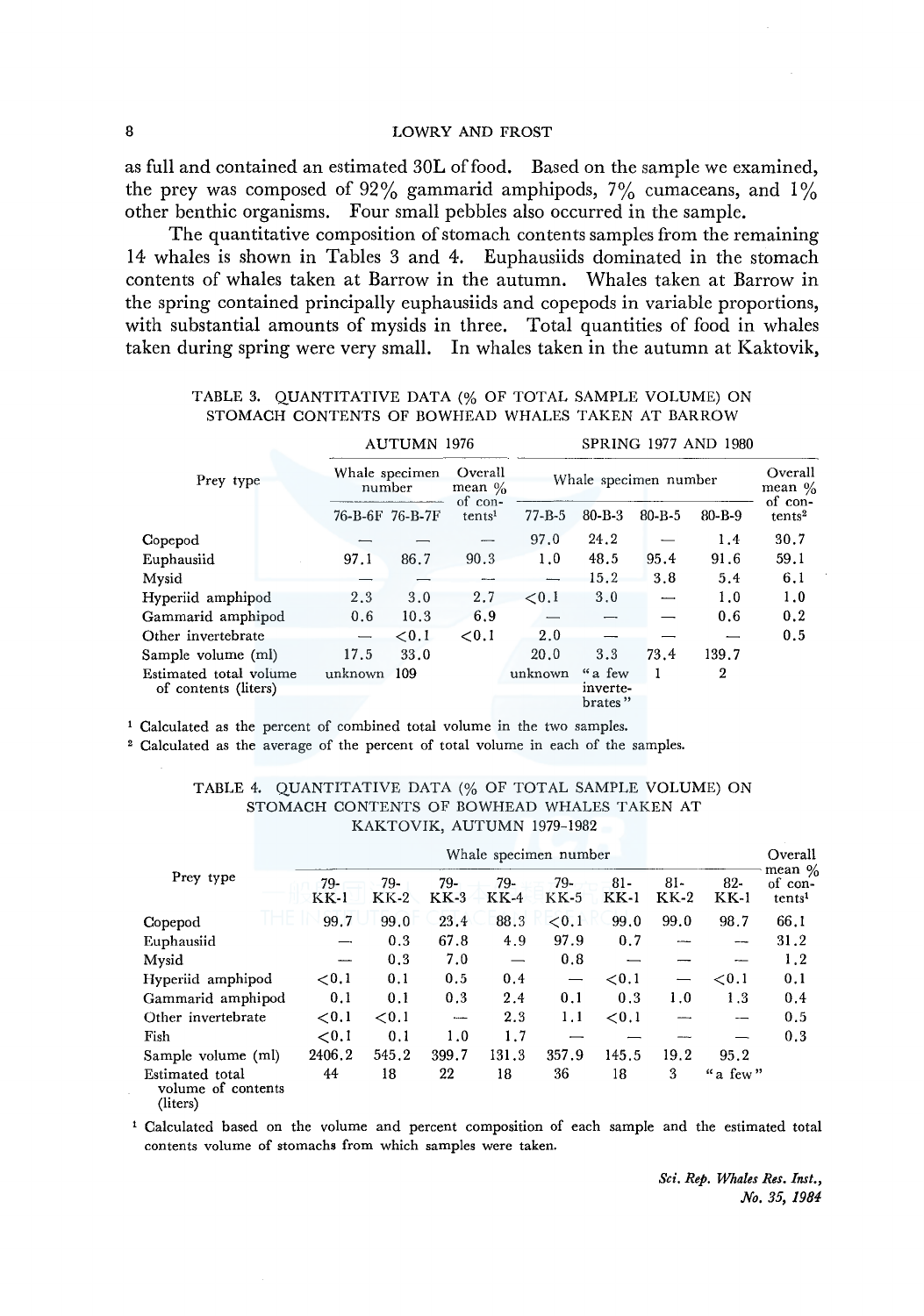|                    | Length $(mm)^1$ | Volume (mL)    |
|--------------------|-----------------|----------------|
| Copepods           | $3.5 - 7.0$     | $0.002 - 0.02$ |
| Euphausiids        | $18 - 30$       | $0.1 - 0.15$   |
| Mysids             | $23 - 33$       | $0.1 - 0.2$    |
| Hyperiid amphipods | $8 - 21$        | $0.05 - 0.1$   |
| Gammarid amphipods | $7 - 55$        | $0.02 - 4.0$   |
| Isopods            | $52 - 86$       | $3.4 - 5.7$    |
| Fishes             | $31 - 83$       | $0.1 - 2.9$    |

#### TABLE 5. SIZES OF PREY ORGANISMS IN STOMACHS OF BOWHEAD WHALES

1 Measurements are total length for all groups except copepods, which are cephalothorax length.

copepods and euphausiids in aggregate comprised 91.2-99.7% of the contents of individual samples and 97.3% of the overall prey in all samples combined. The stomach contents in individual whales varied from 99.7% copepods to 97.9% euphausiids; overall, copepods comprised about twice as much of the stomach contents as did euphausiids. The total volume of stomach contents in the whales varied from 3 to 44L, with an average of 23L.

Sizes of representative species of the major prey groups eaten by bowheads are shown in Table 5. The organisms most commonly eaten (copepods, euphausiids, mysids, and amphipods) range from about 3 to 30 mm in length and have a volume of 0.002 to 0.2 mL. Organisms such as isopods and fishes are considerably larger but were rarely found in stomach contents samples. The largest item we found in bowhead stomach contents was the shell of a snail *(Natica clausa),* 3.4 cm high and 2.6 cm in basal diameter, weighing 8.0 g. The smallest items were *Pseudocalanus* copepods, which are approximately 1.3 mm in cephalothorax length and weigh about 0.1 mg.

In addition to the whales from which samples were collected, some additional animals were examined in the field and the presence or absence of food in their stomachs recorded. Of whales taken in the Bering Sea in spring, two had prey in the stomach: one taken at Gambell (82-G-2) contained gammarid amphipods, cumaceans, and other benthic organisms; the other (78-S-l) taken at Savoonga was reported to contain "a few euphausiid-like creatures." Three had empty stomachs: two of those reportedly had material in the intestines, and the third had crustaceans in the baleen. Of four whales taken in the Chukchi Sea in spring, two had empty stomachs, one contained a snail, the other a single gammarid amphipod. Four whales taken at Barrow in spring have contained food remains, and seven have been recorded as having empty stomachs. Three of the latter had some food residues in the intestines. All whales that have been taken and examined in the autumn (2 at Barrow and 10 at Kaktovik) have contained substantial quantities of food.

We examined the relationship between whale size and the principal type of prey found in samples based on 18 animals of known length which contained recognizable prey. Whales that had eaten principally copepods ranged from 10.5 to 17.4 m, with a mean length of 13.1 m  $(n=7)$ . Those that contained mostly eu-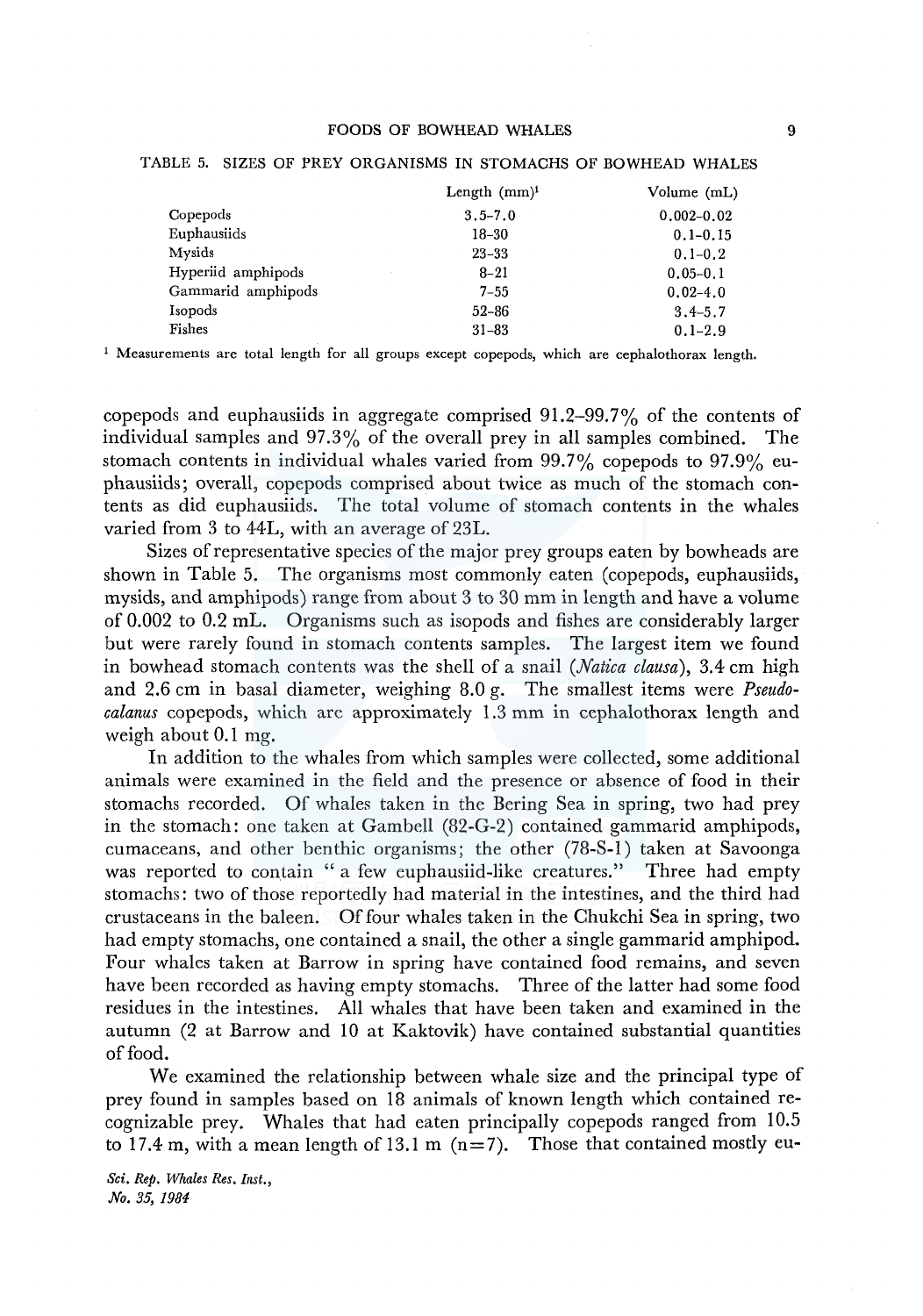phausiids ranged from 8.5 to 16.0 m, with a mean of 12.0  $(n=7)$ . Five whales in which we found only benthic organisms were  $8.3-10.1$  m, with a mean length of 9.2 m. Only one of the whales that had eaten copepods or euphausiids was less than 10.3 m in length.

### DISCUSSION

We identified a wide array of organisms from samples taken from the gastrointestinal tracts of bowhead whales. Most of the prey species (53/56) were invertebrates, and most of those (35/53) were primarily benthic organisms. However, with few exceptions, benthic species composed a very small proportion of the overall stomach contents. Four of the five exceptions were whales taken in spring in the Bering and Chukchi seas; the fifth was a whale taken at Barrow in spring whose colon contained three small clams. The two taken in the Chukchi Sea each contained single items. One of those taken in the Bering Sea had an empty stomach but shrimp fragments in the colon; the other had a stomach filled with benthic invertebrates. The five whales were all small, the largest being 10.1 m long, and were undoubtedly subadult animals (Marquette 1978). We conclude, based on the samples we examined and field records, that some bowheads feed while passing through the northern Bering Sea in May. The incidence of feeding during the northward migration appears to be less in the Chukchi Sea than in the Bering. Feeding whales may be predominantly juveniles, and their prey are mostly benthic invertebrates.

Four of 11 whales taken and examined at Barrow in the spring have contained food in their stomachs, generally a few liters or less of copepods and euphausiids. We conclude that some feeding occurs near Barrow during the spring migration and that planktonic organisms are the main prey. However, based on the high proportion of empty stomachs and the small volumes of contents in those containing food, it appears that the main feeding season has not yet commenced.

Many bowhead whales summer in the eastern Beaufort Sea (Fraker and Bockstoce 1980), where they are presumed to feed extensively (Griffiths and Buchanan 1982). Whales that have been taken and examined while moving westward through the Alaskan Beaufort Sea in autumn have all contained food. Whales taken at Barrow have contained mostly euphausiids, while in those taken near Kaktovik both copepods and euphausiids occur, with copepods overall predominating in the samples. Benthic organisms are quantitatively unimportant near Kaktovik but comprised a small and perhaps significant proportion of the samples examined from Barrow. Feeding of whales in autumn is obviously directed primarily at organisms in the water column, with benthic organisms being taken incidentally during near-bottom feeding.

Several lines of evidence point to the existence of at least two areas of the Alaskan Beaufort Sea where bowheads regularly feed during September-October. First, of course, is the occurrence of substantial quantities of food in the stomachs of all the whales taken and examined at Kaktovik and Barrow during autumn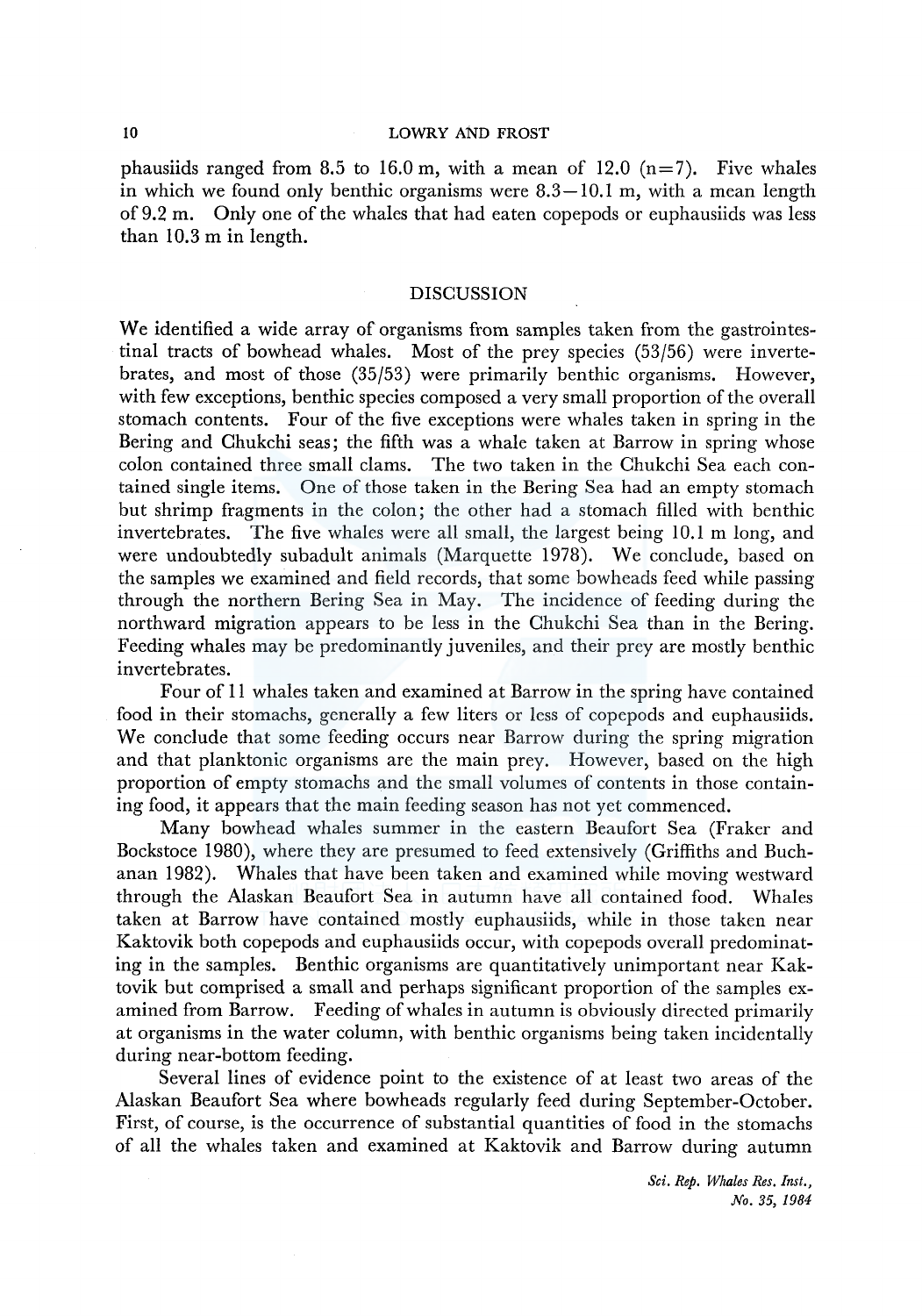hunts. Whalers from Kaktovik have indicated that they regularly find bowheads feeding in the area to the east of Barter Island (D. Ljungblad, pers. commun.; G. Jarrell, pers. commun.). In discussing bowheads in the area to the east of Point Barrow, Durham (1979) stated that "the hunters sometimes encounter herds of 50 to 60 whales along the Plover Islands (Thomas Brower, pers. commun.). This area may be a rest stop for the whales and provide an opportunity for them to feed, judging from stomach contents."

The feeding area east of Barrow appears to extend to approximately Pitt Point. On 18 September 1974, 57 whales were counted in this area (Braham *et al.*  1982), while on 20 September counts ranged from 81 to 136 (Ray and Wartzok 1980). On 8 August 1976, a single whale was seen just offshore from the Plover Islands (Lowry, unpublished). Two ringed seals *(Phoca hispida)* collected in the immediate area within minutes of sighting the bowhead had been actively feeding on euphausiids (Lowry *et al.* 1980). On 19 August 1976, four bowheads were seen northeast of Point Barrow, and on 21 September 47 whales were counted in the area (Braham *et al.* 1982). As indicated in this report, whales taken at Barrow on 10 and 20 September 1976 had both been feeding on euphausiids. A group of 20 whales which appeared to be feeding was seen north of Point Barrow on 22 October 1978 (Braham *et al.* 1982).

The feeding area in the eastern Beaufort Sea extends from Barter Island east to at least the U.S.-Canada demarcation line (141°W longitude). In 1979, 35 whales were seen milling east of Beaufort Lagoon on 24 September, and 37 were observed north of Demarcation Bay on 26 September (Ljungblad *et al.* 1980). In 1980, single whales that appeared to be feeding were sighted north of Beaufort Lagoon on several occasions from 9 to 21 September, and a group of nine was seen east of Barter Island on 14 September (Frost and Lowry 1981, Ljungblad 1981). On 22 September 1982, 128 bowheads were counted in the area north of Demarcation Bay. Most of the animals were milling around near the surface (S. Johnson, pers. commun. ).

Although bowheads may feed regularly or occasionally in other parts of the Alaskan Beaufort Sea, such occurrences cannot be verified by observations of stomach contents since very few whales are taken elsewhere than the areas discussed above. Ljungblad (pers. commun.) has seen bowheads engaged in behavior that might indicate feeding in the areas north of Flaxman Island and northeast of Pingok Island.

The smallest organisms which are regular foods of bowheads are the copepods *Metridea* spp. (cephalothorax length 2.7-3.1 mm) and *Calanus glacialis* (2.4-3.3 mm). The most commonly eaten species of copepod, *Calanus hyperboreus,* is much larger, ranging in length from  $3.6 \text{ mm}$  (copepodite stage IV) to  $6.4 \text{ mm}$  (adult). The smaller copepods, *Pseudocalanus* sp. (1.1-1.6 mm long) and *Derjuginia tolli* (1.4- 1.8 mm long), although very abundant in the Beaufort Sea (Frost and Lowry 1981 ), virtually never occur in bowhead stomach contents. It appears, therefore, that organisms smaller than about 2.5 mm are not effectively retained by bowhead baleen. The largest prey regularly consumed appear to be about 30 mm long and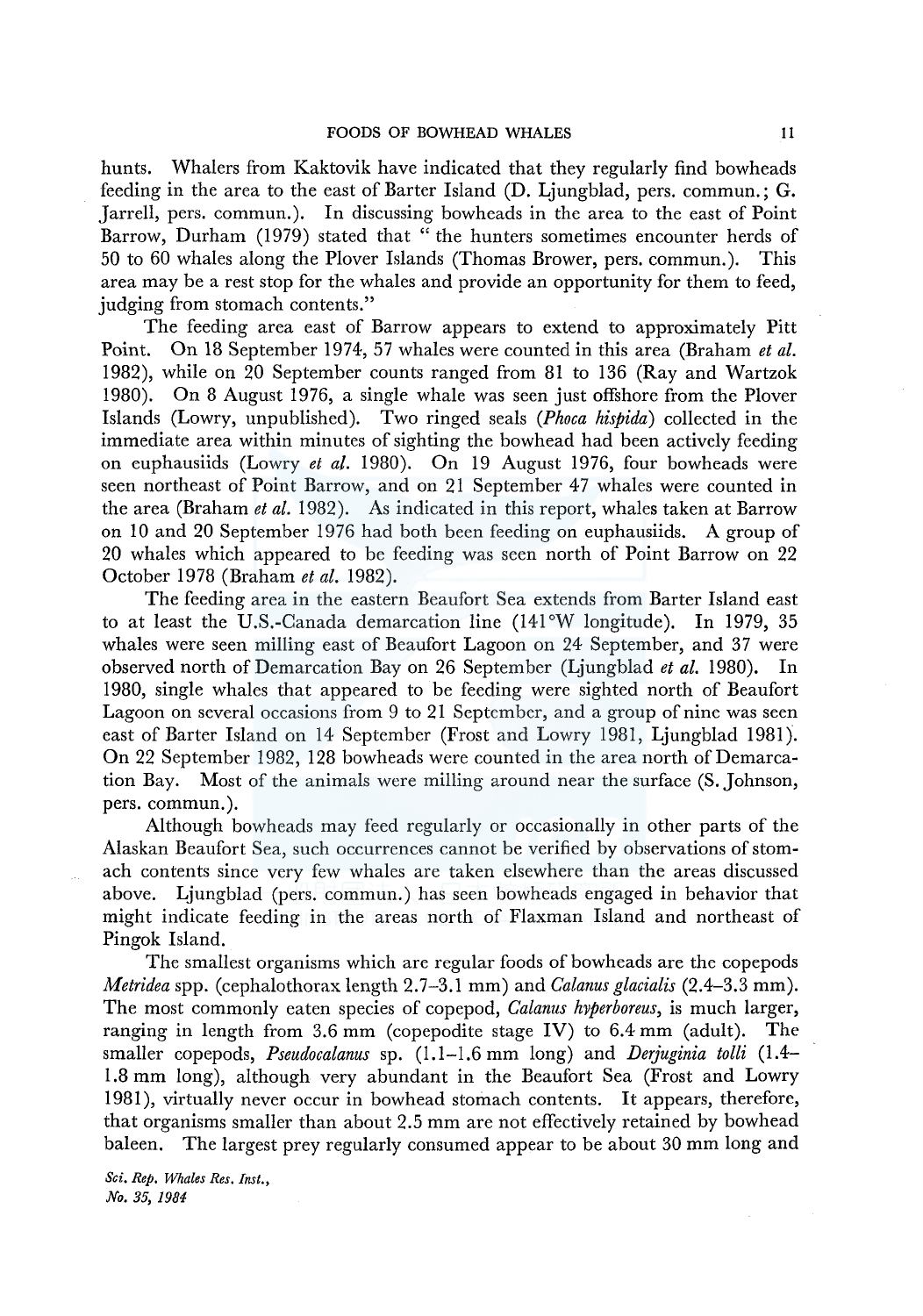## TABLE 6. CALORIC VALUES OF REPRESENTATIVE SPECIES OF ARCTIC ZOOPLANKTON AND BENTHOS, ARRANGED IN ORDER OF DECREAS-ING CALORIC VALUE. ALL VALUES ARE FROM SAMPLES TAKEN IN SEPTEMBER UNLESS OTHERWISE INDICATED. (ADAPTED FROM PERCY AND FIFE 1980.)

| Taxon                                      | Cal/g wet weight | % of maximum |  |  |
|--------------------------------------------|------------------|--------------|--|--|
| Copepod (Calanus sp.)                      |                  |              |  |  |
| September                                  | 2,983            | 100          |  |  |
| mid-late August                            | 2,660            | 90           |  |  |
| late July-early August                     | 2,018            | 69           |  |  |
| Euphausiid (Thysanoessa inermis)           | 1,974            | 67           |  |  |
| Hyperiid amphipod (Parathemisto libellula) | 1,364            | 46           |  |  |
| Gammarid amphipod (Anonyx nugax)           | 1,299            | 44           |  |  |
| Chaetognath (Sagitta elegans)              | 517              | 18           |  |  |
| Isopod (Saduria $(=Mesidotea)$ sabini)     | 367              | 12           |  |  |
| Pteropod (Clione limacina)                 | 296              | 10           |  |  |
| Ctenophora (Mertensia ovum)                | 98               | 3            |  |  |
| Cnidaria (Aglantha digitale)               | 89               | 3            |  |  |

include euphausiids, mysids, and amphipods.

The fact that bowheads migrate several thousands of kilometers annually to summer and feed in the Beaufort Sea implies that the quantities and kinds of food available to them there are adequate, and also perhaps that feeding conditions are superior to those found in other areas. The abundance of copepods in the Beaufort Sea is not remarkably high (Griffiths and Buchanan 1982). The abundance of euphausiids is extremely difficult to quantify (Brodie *et al.* 1978), but observations of predator stomach contents indicate that they may be locally abundant (Frost and Lowry 1981). One way in which arctic marine zooplankton are remarkable is their tendency to accumulate storage lipids during the summer which are used for maintenance and reproduction during winter months (Lee 1975). In samples of *Calanus hyperboreus* collected from Fletcher's Ice Island in October, lipids comprised 64% of the dry weight (Lee 1975). In samples collected in September at Frobisher Bay, lipids comprised 52.4% of the dry weight of *Thysanoessa inermis*  and 57.4% of *Calanus* spp. (Percy and Fife 1980). Caloric values of representative species of arctic marine zooplankton and benthos are shown in Table 6. Values are expressed in terms of calories per gram wet weight, which is the most appropriate consideration from the perspective of a consumer. Organisms which are the primary foods of bowheads (copepods and euphausiids) have very high caloric values. Those eaten with some frequency (hyperiid and gammarid amphipods) have intermediate values. Those organisms which are rarely or never consumed have very low caloric values. Of interest also is the fact that copepods in September contain almost 50% more calories than those sampled in late July and early August. Therefore, given equivalent prey densities, late summer feeding may be of greater value to the whales than that which occurs earlier in the year.

Although it is probably true in general that arctic zooplankton are richer in calories than those in more southern latitudes (Percy and Fife 1981), there are few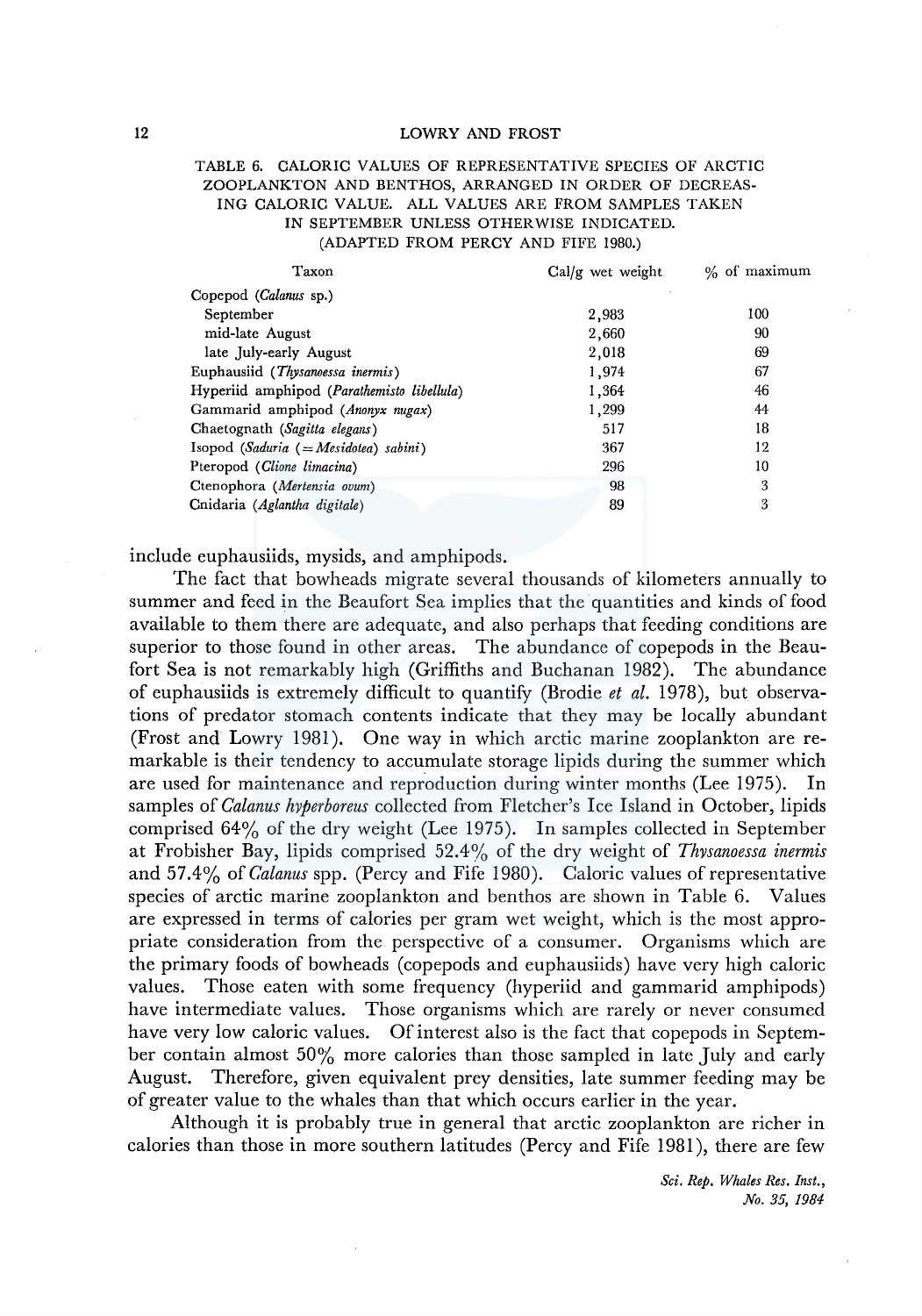data available with which to verify this hypothesis. Nishiyama (1977) sampled zooplankton in Bristol Bay, Alaska and determined the caloric value of *Calanus* and *Thysanoessa* to be 5,512 and 5,554 cal/g ash-free dry weight. Those values are 44% and 19% lower than comparable measurements for the same species collected at Frobisher Bay (Percy and Fife 1980). The values for caloric content of Frobisher Bay copepods are the highest published values for any marine organism (e.g., see Braun *et al.* 1968, Tyler 1973, Laurence 1976).

Several authors have attempted to assess the relationship between availability of food in the marine environment and the food requirements of whales. Studies dealing with fin whales *(Balaenoptera physalus)* have concluded that either whales swim exceedingly fast, or densities of prey are much greater than those found using standard sampling techniques (Klumov 1961, Brodie *et al.* 1978). Similar results were derived by Brodie (1980) and Griffiths and Buchanan (1982), dealing with bowheads. However, those studies did not take into account the energetic richness of prey available in the Arctic.

We have made similar calculations, starting with the energetic assumptions used by Brodie (1980), who concluded that a bowhead 13.72 m long would need to ingest approximately 4,000 kg of lipids during the feeding season in order to maintain itself throughout the year. Based on data in Percy and Fife (1980), 16.8% of the wet weight of *Calanus* copepods collected in late July and August is lipid; therefore, a whale would need to consume 23,810 kg of copepods during the feeding season. A bowhead 13.72 m long would have baleen approximately  $2.4 \text{ m}$ long (Alaska Eskimo Whaling Commission, unpubl. data). We assume that while feeding the mouth opening is 2.4 m high and tapers from 2.0 m wide at the bottom to 1.0 m at the top and a whale swims at about 4.2 km/hour (2.8-5.6 km/hr in Ljungblad *et al.* 1981). Using those assumptions, 15,120 m<sup>3</sup> of water would be filtered each hour. Griffiths and Buchanan (1982) observed biomasses of *Calanus*  ranging from 0.623-0.903  $g/m^3$  at certain depths in areas of the Canadian Beaufort Sea where bowheads appeared to be feeding on organisms in the water column. To acquire 23,810 kg of copepods would require filtering 26,367,000-38,218,000 m3 of water (assuming the above prey densities and 100% filtering efficiency), which would involve 1,744-2,528 hours of feeding. Frost and Lowry (1981) estimated a feeding season of 105 days in the Canadian Beaufort and 25 days in the Alaskan Beaufort Sea, which suggests 3,120 hours available for feeding. Therefore, it appears that bowheads can obtain their annual food requirements with a 130-day feeding season in the Beaufort Sea, if they feed for somewhat over half the time they are on the feeding grounds and concentrate their efforts in areas where prey are relatively abundant. Based on the above assumptions and an average weight for copepods of 0.004 g (Bain *et al.* 1977), the ingestion rate of copepods would be approximately 50,000 individuals per minute.

A further consideration with respect to the bowhead whale stock in the western Arctic is whether the total annual production of prey in the feeding areas is sufficient to supply the energetic requirements of all the whales summering in the area. Although the summer feeding range of the bowhead once included much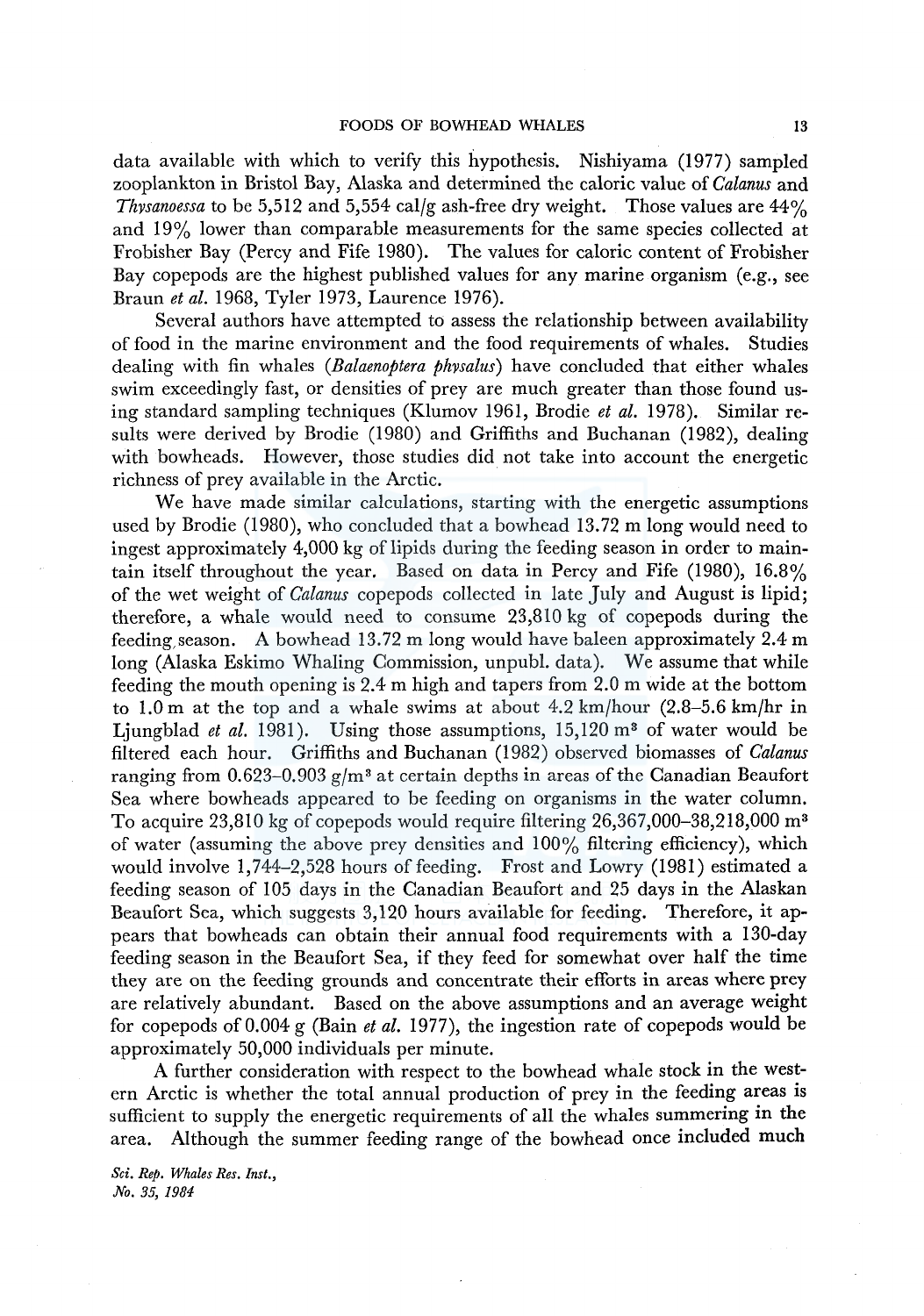of the Bering and Chukchi seas as well as the Beaufort Sea (Bockstoce and Botkin 1980), at present the Beaufort Sea is the primary feeding area, although some late season feeding may occur in the Chukchi Sea (Frost and Lowry 1981). Calculations such as those done for an individual whale feeding on copepods cannot be expanded to the entire population because euphausiids, a major prey species, have not been quantitatively sampled properly in the Beaufort Sea (see Frost and Lowry 1981 and Griffiths and Buchanan 1982) and bowhead prey are also eaten by other consumers in the Beaufort Sea. Frost and Lowry (1983) estimated the quantities of prey eaten on an annual basis by populations of major vertebrate consumers in the Alaskan Beaufort Sea. They considered only species which feed primarily on organisms connected to the pelagic/planktonic food web-bowhead whales, white whales *(Delphinapterus leucas),* ringed seals, seabirds, and arctic cod *(Boreogadus saida).* Results indicated that arctic cod are by far the major consumer of zooplankton. They were estimated to eat 97.8% of the total copepod and 65.8% of the total euphausiid biomass consumed annually by all species of predators combined. Estimates for bowhead consumption were  $2.2\%$  of the total copepod biomass and 31.5% of the total euphausiid biomass consumed. Although these results suggest the possibility of considerable competition for food, some resource partitioning occurs since many of the copepods eaten by arctic cod are small forms *(Der}uginia* and *Pseudocalanus),* which are not major foods of bowheads (Frost and Lowry in press). Based on extrapolations from measurements of primary production, Frost and Lowry (1981) estimated that 0.3-4.4 million t of zooplankton are produced annually in the Alaskan Beaufort Sea. When compared to the estimated total amount of zooplankton consumed annually (approximately 1.1 million t (Frost and Lowry in press)), this suggests that food availability may be limiting in years of low production, while in other years a surplus of food may be available. Causes of annual variations in productivity and their effects on consumer populations are largely unknown.

What then is the feeding strategy of western arctic bowhead whales? Bowhead whales are robust-bodied animals, possessing long baleen with fine fringes capable of efficiently retaining very small prey. Although our study has shown that some feeding occurs in the northern Bering and Chukchi seas during the spring northward migration, the major known summer feeding grounds are in the Beaufort Sea. The quantities and kinds of organisms there are adequate, and the extraordinarily high fat content (and caloric value) of prey facilitates accumulation of blubber reserves necessary to maintain the animals during periods of fasting. Extensive blubber reserves may help sustain animals through years of low summer productivity which may occasionally occur.

Some late summer and early autumn feeding may occur in the Chukchi Sea. There is no direct information to indicate whether bowheads feed on their wintering grounds in the Bering Sea. However, based on considerations such as the seasonal distribution and abundance of prey, and their probable caloric content, we speculate that winter feeding in the Bering Sea, if it occurs, is of little significance in the annual nutrition of bowheads. Bowhead whales swim from the Ber-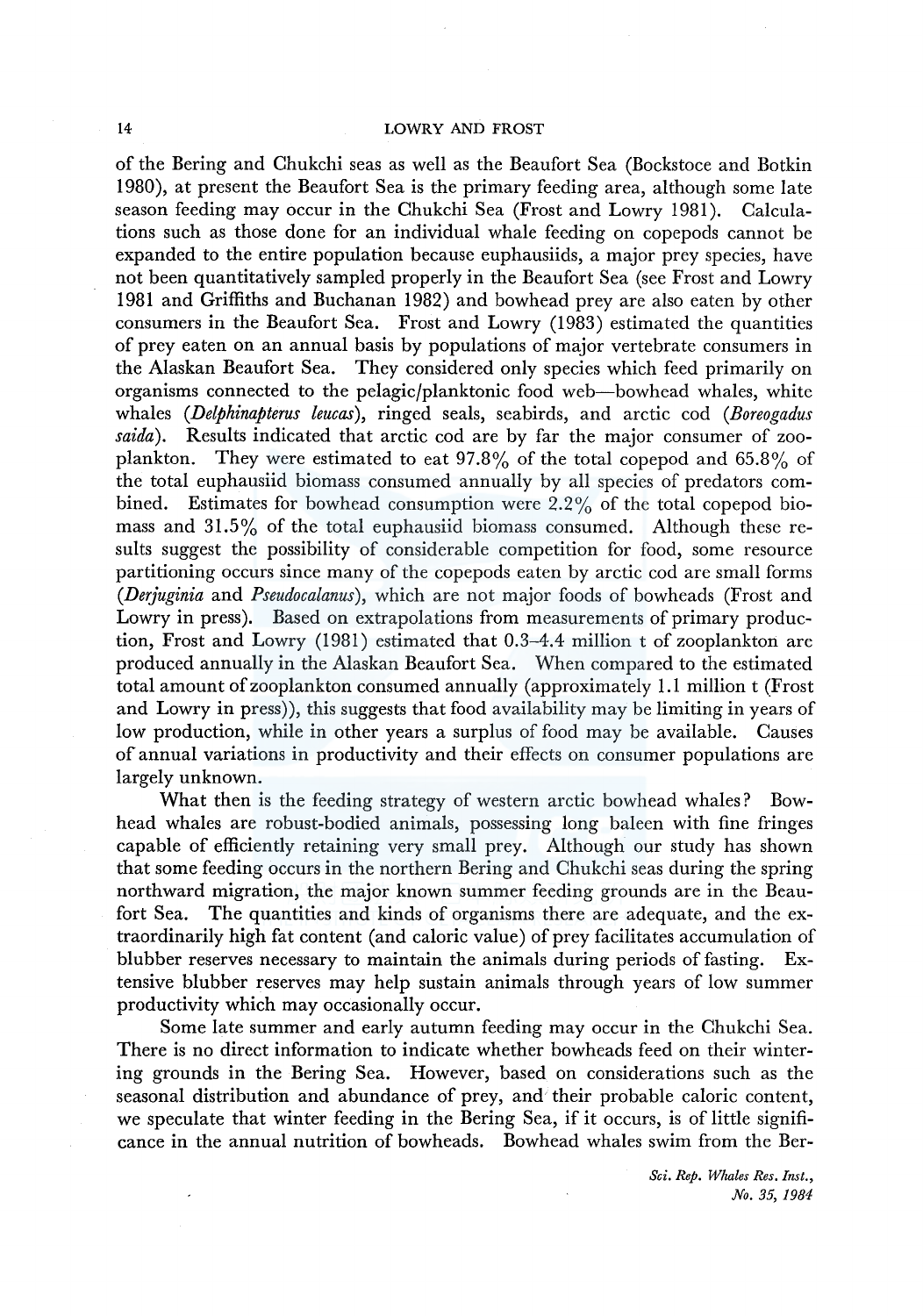ing Sea to the Beaufort Sea to feed because of the high-energy foods available there, and perhaps also because competition for food from other organisms occurs at tolerable levels. No other baleen whale penetrates northward into what is presently the principal feeding grounds for bowheads. In years past, bowheads mingled with other species in the Bering Sea in summer until they were eliminated by predation from commercial whalers. Whether the portions of their feeding range that were lost decades ago will ever be regained is a most interesting question, and one of great significance when contemplating the ability of the western arctic bowhead population to regain its former abundance.

#### ACKNOWLEDGMENTS

The samples which were used in this study were collected for us by a number of people working for the Alaska Eskimo Whaling Commission, the North Slope Borough, the National Marine Fisheries Service, and the Naval Arctic Research Laboratory. We are grateful to all who helped in the collection, preservation, and transport of specimens. Mr Robert Nelson and Mr Barry Lopez provided invaluable help during field studies related to bowhead whale feeding. Mr Kenneth Coyle and Mr George Mueller of the University of Alaska, Institute of Marine Science, provided expert identifications of many prey organisms. Dr Thomas Albert, Mr John Burns, and Dr Howard Braham assisted with many of the financial and technical aspects of the study. Dr Paul Brodie made helpful comments on a draft of the manuscript. The manuscript was typed and edited by Mrs Kathleen Pearse.

#### REFERENCES

- BAIN, H., D. THOMSON, M. Fox, and W. GRIFFITHS, 1977. Marine ecology of fast-ice-edges in Wellington Channel and Resolute Passage, N.W.T. Report prepared for Polar Gas Project by LGL Limited, Toronto, Ontario, Canada. 262 p.
- BOCKSTOCE, J. R. and D. B. BOTKIN, 1980. The historical status and reduction of the western arctic bowhead whale *(Balaena mysticetus)* population by the pelagic whaling industry, 1848-1914. Final Rep. Contract No. 03-78-M02-0212 submitted to Natl. Mar. Fish. Serv., Seattle, WA. 120 p.
- BRAHAM, H. W., B. D. KROGMAN, and G. M. CARROLL, 1982. Bowhead whale *(Balaena mysticetus)* migration, distribution and abundance in the Bering, Chukchi and Beaufort seas, 1975-1978, with notes on the distribution and life history of white whales *(Delphinapterus leucas).* NOAA Tech. Memo NMFS  $SSRF-$ .
- BRAWN, V. M., D. L. PEER, and R. J. BENTLEY, 1968. Calorific content of the standing crop of benthic and epibenthic invertebrates of St. Margaret's Bay, Nova Scotia. *j. Fish. Res. Board Can.* 25~ 1803-1811.
- BRODIE, P. F., 1980. A preliminary investigation of the energetics of the bowhead whale *(Balaena mysticetus*  L.). *Rep. int. Whal. Commn.,* SC/32/PS 18. 7 p.
- BRODIE, P. F., D. D. SAMEOTo, and R. W. SHELDON, 1978. Population densities of euphausiids off Nova Scotia as indicated by net samples, whale stomach contents and sonar. *Limnol. Oceanogr.* 23: 1264- 1267.

DURHAM, F. E., 1979. The catch of bowhead whales *(Balaena mysticetus)* by Eskimos, with emphasis on the western Arctic. Nat. Hist. Mus. Los Ang. Cty. *Contrib. Sci.* 314: 1-14.

FRAKER, M. A. and J. R. BOCKSTOCE, 1980. Summer distribution of bowhead whales in the eastern Beau-